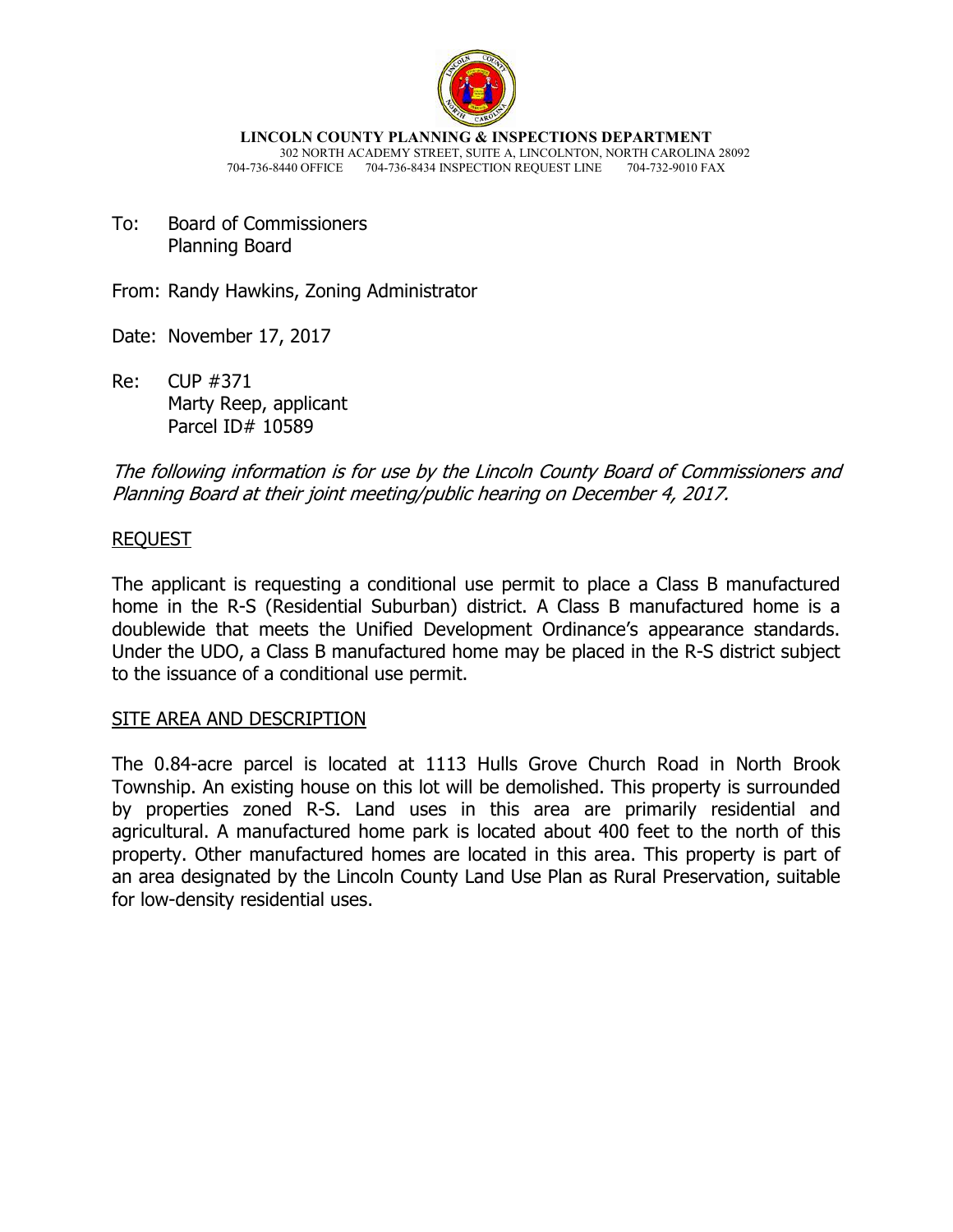

County Of Lincoln, North Carolina

Planning Board

|        |                                                                                                              | <b>Applicant Marty Reep</b>           | Application No. CUP #371                                                                                                                                                                                                                                                                                       |                                       |  |
|--------|--------------------------------------------------------------------------------------------------------------|---------------------------------------|----------------------------------------------------------------------------------------------------------------------------------------------------------------------------------------------------------------------------------------------------------------------------------------------------------------|---------------------------------------|--|
|        |                                                                                                              | Parcel ID# 10589                      | Zoning District R-S                                                                                                                                                                                                                                                                                            |                                       |  |
|        |                                                                                                              |                                       | Proposed Conditional Use Class B (doublewide) manufactured home                                                                                                                                                                                                                                                |                                       |  |
|        |                                                                                                              |                                       | <b>FINDINGS OF FACT</b>                                                                                                                                                                                                                                                                                        |                                       |  |
| 1.     |                                                                                                              | according to plan.                    | The use will not materially endanger the public health or safety if located where proposed and developed<br>$YES$ NO $NOS$                                                                                                                                                                                     |                                       |  |
|        |                                                                                                              |                                       |                                                                                                                                                                                                                                                                                                                |                                       |  |
| 2.     |                                                                                                              |                                       |                                                                                                                                                                                                                                                                                                                |                                       |  |
|        |                                                                                                              |                                       |                                                                                                                                                                                                                                                                                                                |                                       |  |
| 3.     | The use will not substantially injure the value of adjoining or abutting property unless the use is a public |                                       |                                                                                                                                                                                                                                                                                                                |                                       |  |
|        |                                                                                                              |                                       |                                                                                                                                                                                                                                                                                                                |                                       |  |
| 4.     |                                                                                                              |                                       | ,我们也不能在这里的时候,我们也不能在这里的时候,我们也不能在这里的时候,我们也不能会在这里的时候,我们也不能会在这里的时候,我们也不能会在这里的时候,我们也不<br>The location and character of use, if developed according to the plan as submitted and approved, will be in<br>harmony with the area in which it is to be located and will be in general conformity with the Land Use Plan |                                       |  |
|        |                                                                                                              |                                       |                                                                                                                                                                                                                                                                                                                |                                       |  |
|        |                                                                                                              | After having held a Public Hearing on | listed herein, the following action was taken by the Lincoln County Planning Board:                                                                                                                                                                                                                            | and in light of the Findings of Facts |  |
| Board: |                                                                                                              |                                       | In recommending such Conditional Use, the following conditions were recommended by the Lincoln County Planning                                                                                                                                                                                                 |                                       |  |

Dr. Crystal Mitchem, Chair ♦ Todd Burgin, Vice Chair ♦ Floyd Dean, Secretary 302 North Academy Street, Suite A, Lincolnton, North Carolina 28092 • Telephone (704)736-8440 • Fax (704)732-9010

 \_\_\_\_\_\_\_\_\_\_\_\_\_\_\_\_\_\_\_\_\_\_\_\_\_\_\_\_\_\_\_\_\_\_\_\_\_\_\_\_\_\_\_\_\_\_\_\_\_\_\_\_\_\_\_\_\_\_\_\_\_\_\_\_\_\_\_\_\_\_\_\_\_\_\_\_\_\_\_\_\_\_\_\_\_\_\_\_\_\_\_\_\_\_  $\_$  ,  $\_$  ,  $\_$  ,  $\_$  ,  $\_$  ,  $\_$  ,  $\_$  ,  $\_$  ,  $\_$  ,  $\_$  ,  $\_$  ,  $\_$  ,  $\_$  ,  $\_$  ,  $\_$  ,  $\_$  ,  $\_$  ,  $\_$  ,  $\_$  ,  $\_$  ,  $\_$  ,  $\_$  ,  $\_$  ,  $\_$  ,  $\_$  ,  $\_$  ,  $\_$  ,  $\_$  ,  $\_$  ,  $\_$  ,  $\_$  ,  $\_$  ,  $\_$  ,  $\_$  ,  $\_$  ,  $\_$  ,  $\_$  ,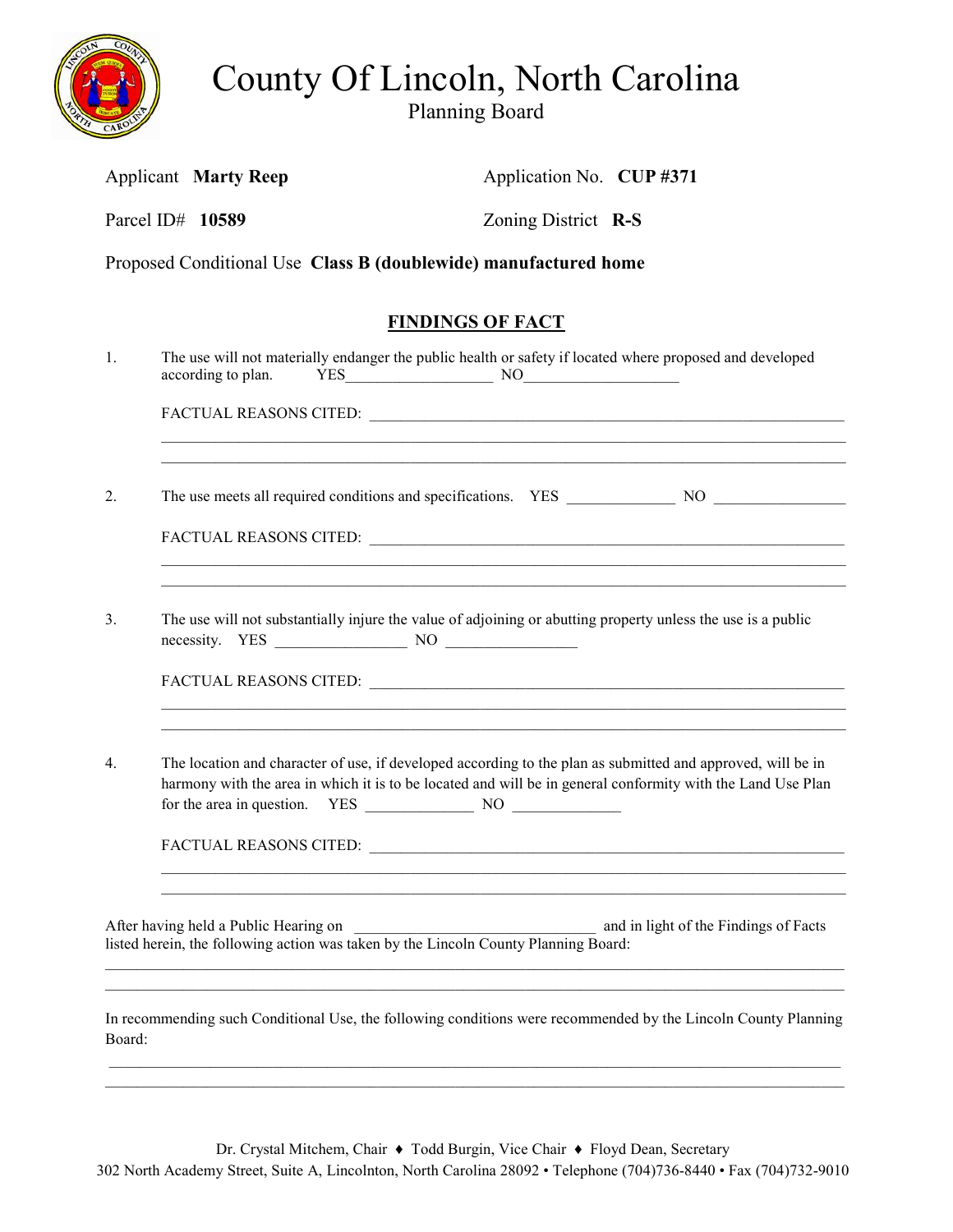

i.

**Conditional Use Permit Application**<br>Lincoln County Planning and Inspections Department<br>Zoning Administrator<br>302 N. Academy St., Suite A. Lincointon, NC 28092<br>Phone: (704)736-8440 FAX: (704)732-9010

| <b>PART I</b><br>Applicant Name __MartV<br>Reev                                                                                                                                                                                                  |
|--------------------------------------------------------------------------------------------------------------------------------------------------------------------------------------------------------------------------------------------------|
| Applicant Address 1113 Hulls Grove Church Road                                                                                                                                                                                                   |
| 9403<br>Applicant Phone Number 980 241                                                                                                                                                                                                           |
| reep<br>Property Owner Name MilliCM                                                                                                                                                                                                              |
| Grove<br>Property Owner Address $ 04 $<br>ttuns<br>Church Road                                                                                                                                                                                   |
| Property Owner Phone Number 980<br>2H<br>2070                                                                                                                                                                                                    |
| PART II<br>FARILY Location 1113 HUIII GNUVE CHUYCH Rd. Vale NC 28168                                                                                                                                                                             |
| $0.84$ acre<br>Property ID (10 digits) 2015 40 5002 Property size                                                                                                                                                                                |
| U18<br>Parcel # (5 digits) $10589$ Deed Book(s) $096$ Page(s)                                                                                                                                                                                    |
| <b>PART III</b><br>Existing Zoning District $\beta - S$                                                                                                                                                                                          |
| Briefly describe how the property is being used and any existing structures.<br><u>FXISHNG Stick built Nome will be demolished lastomer will</u><br>Double wide<br><u>existing</u><br><u>reveac</u><br><u>Almo permit</u><br>t٠<br>navl<br>nome. |
| Briefly explain the proposed use and/or structure which would require a Conditional Use<br>Permit.<br>Doublewiche munistrieured Home.<br>38cd<br>$2$ <i>h</i> $4$                                                                                |
| <b>APPLICATION FEE (less than 2 acres \$250, 2+ acres \$500)</b><br>MUST BE RECEIVED BEFORE PROCESSING.                                                                                                                                          |
| I hereby certify that all knawledge of the information provided for this application and attachments is true and correct<br>to the best of my knowledge.                                                                                         |
| Date<br>Applicant's Signature                                                                                                                                                                                                                    |

 $\ddot{\phantom{a}}$ 

 $\ddot{\phantom{0}}$ 

 $\mathcal{L}^{(1)}$ 

 $\omega=0$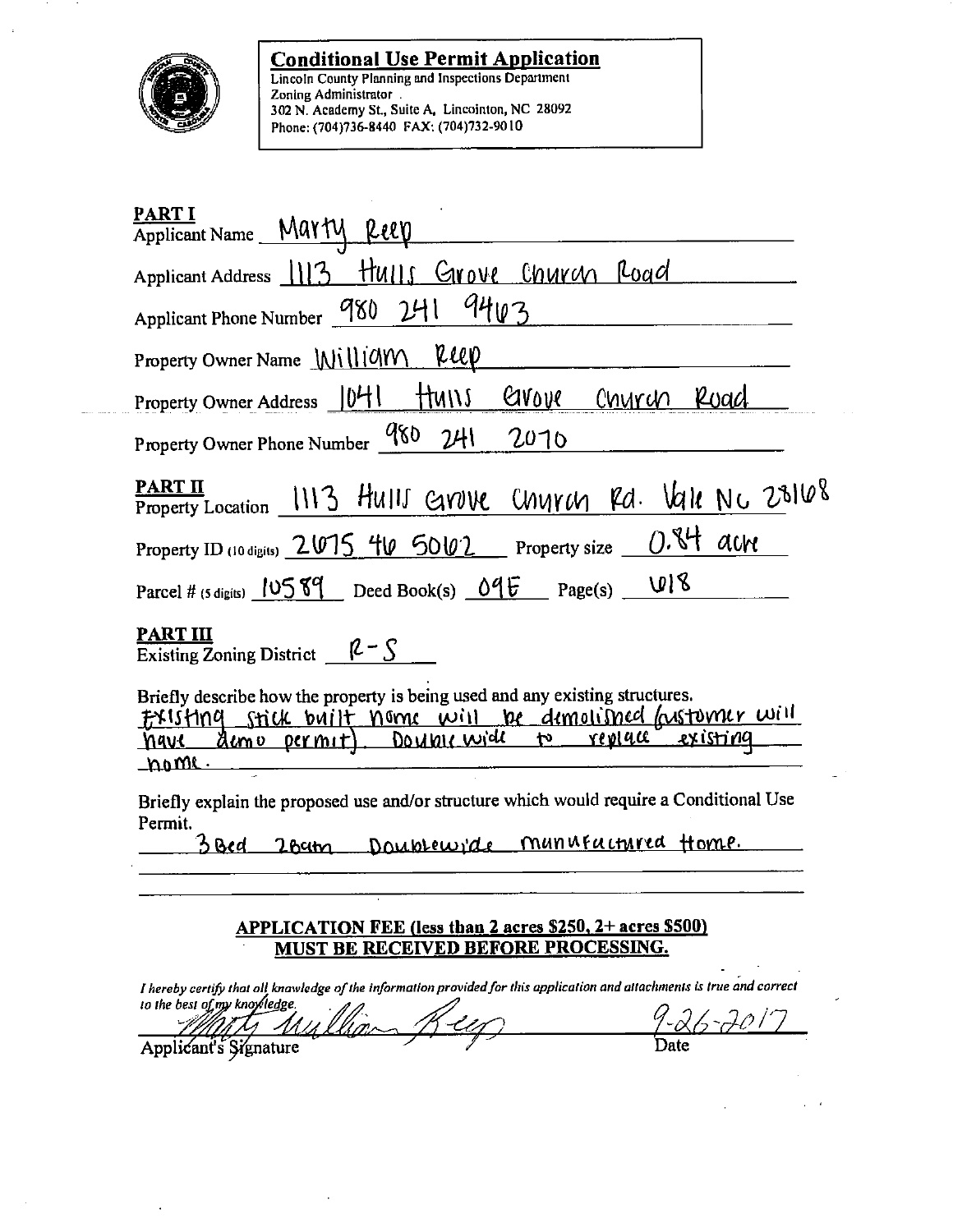# **APPLICANT'S PROPOSED FINDINGS OF FACT FOR A CONDITIONAL USE PERMIT**

Application No. **CUP #371 Applicant Marty Reep** Property Location **Hulls Grove Church Road** Zoning District **R-S** Parcel ID# **10589** Proposed Use C**lass B (doublewide) manufactured home**

## **PROPOSED FINDINGS**

1. The use will not materially endanger the public health or safety if located where proposed and developed according to plan.

## **A septic system permit will be obtained, and the home will be set up in compliance with the State Building Code.**

2. The use meets all required conditions and specifications.

**The home will qualify as a Class B manufactured home as defined by the UDO. A Class B manufactured home is a conditional use in the R-S district.** 

3. The use will not substantially injure the value of adjoining or abutting property unless the use is a public necessity.

## **Several manufactured homes, including singlewides, are already located in the area.**

4. The location and character of use, if developed according to the plan as submitted and approved, will be in harmony with the area in which it is to be located and will be in general conformity with the Land Use Plan for the area in question.

**This is a rural area that includes manufactured homes. The Land Use Plan designates this area as suitable for low-density residential uses.**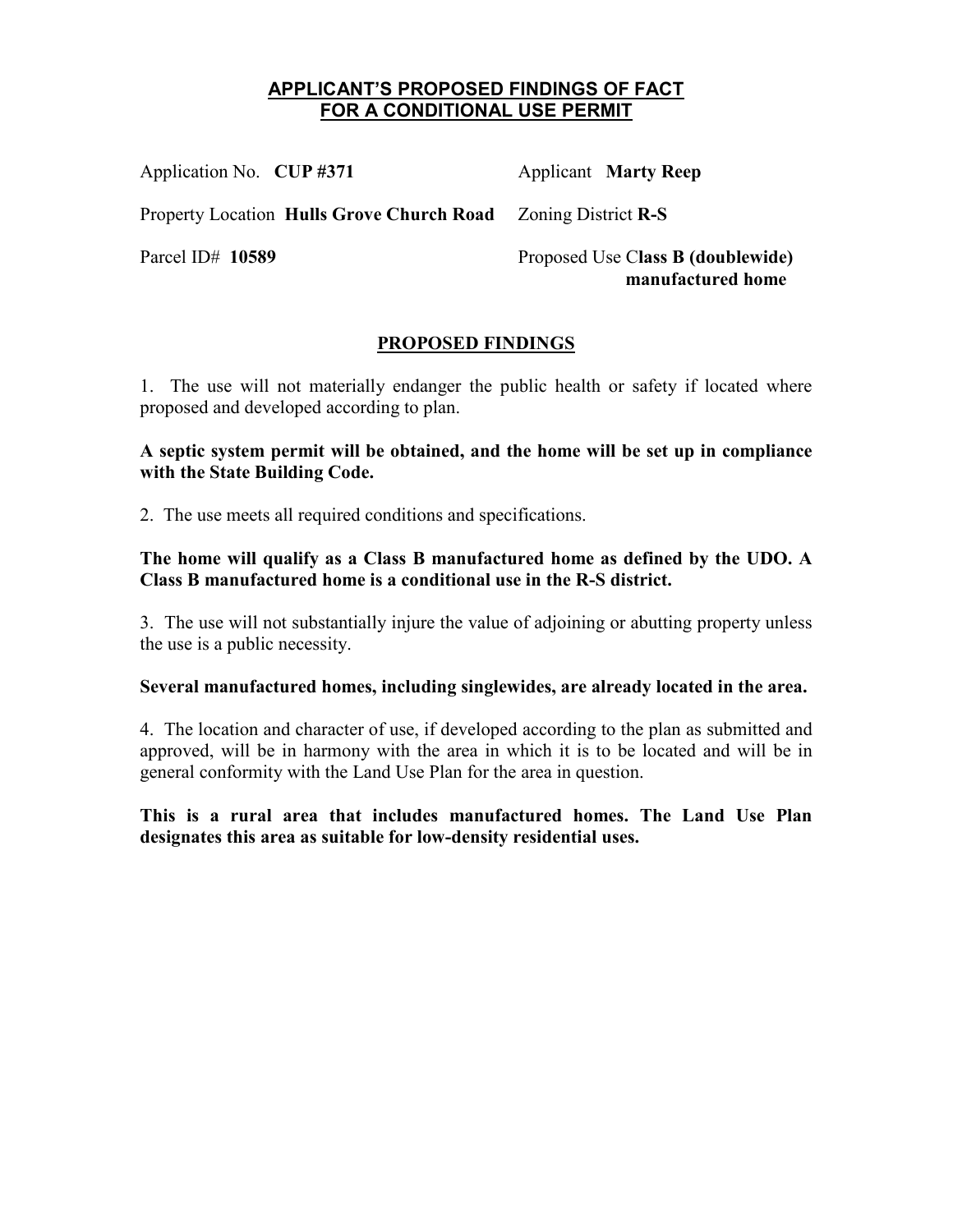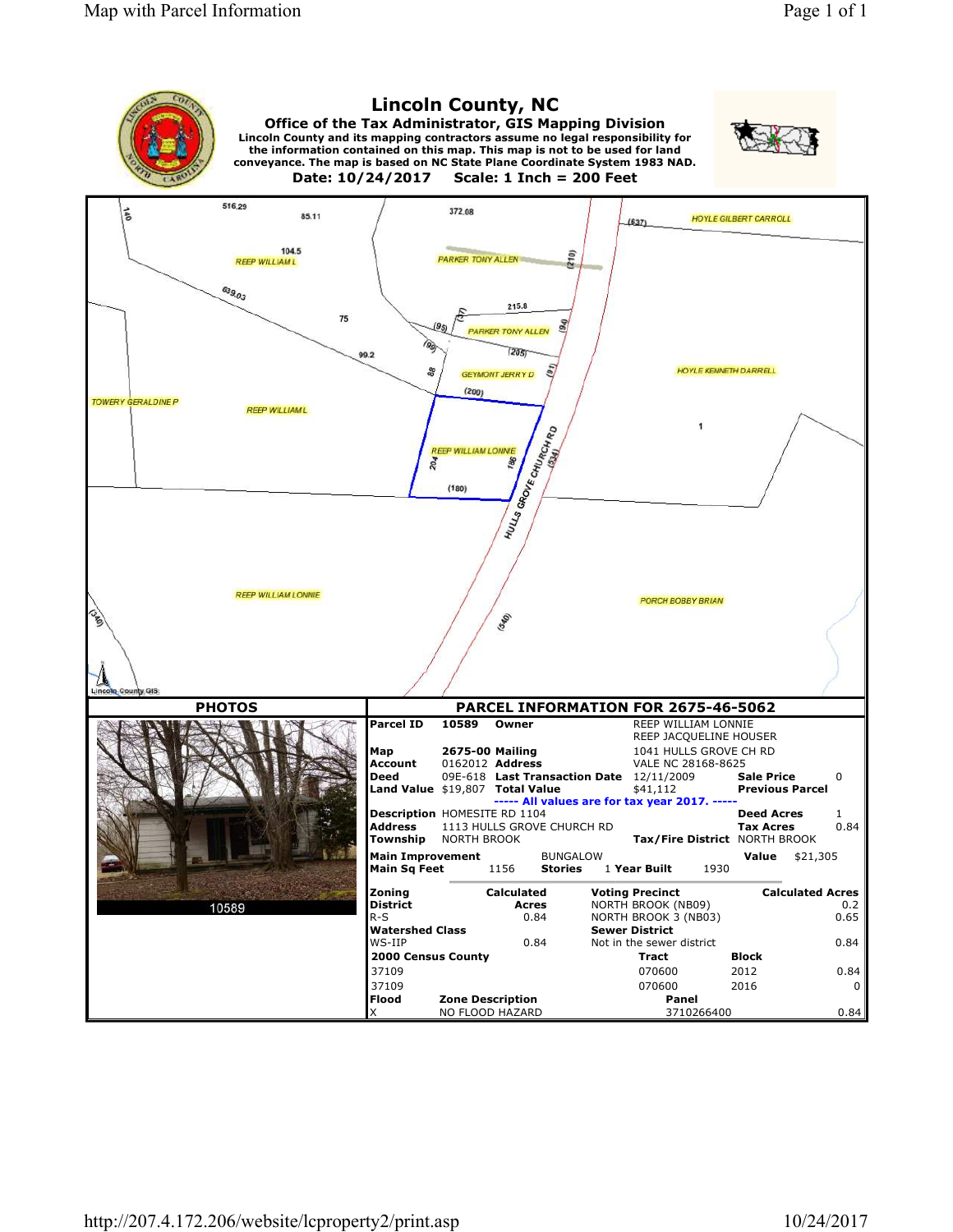